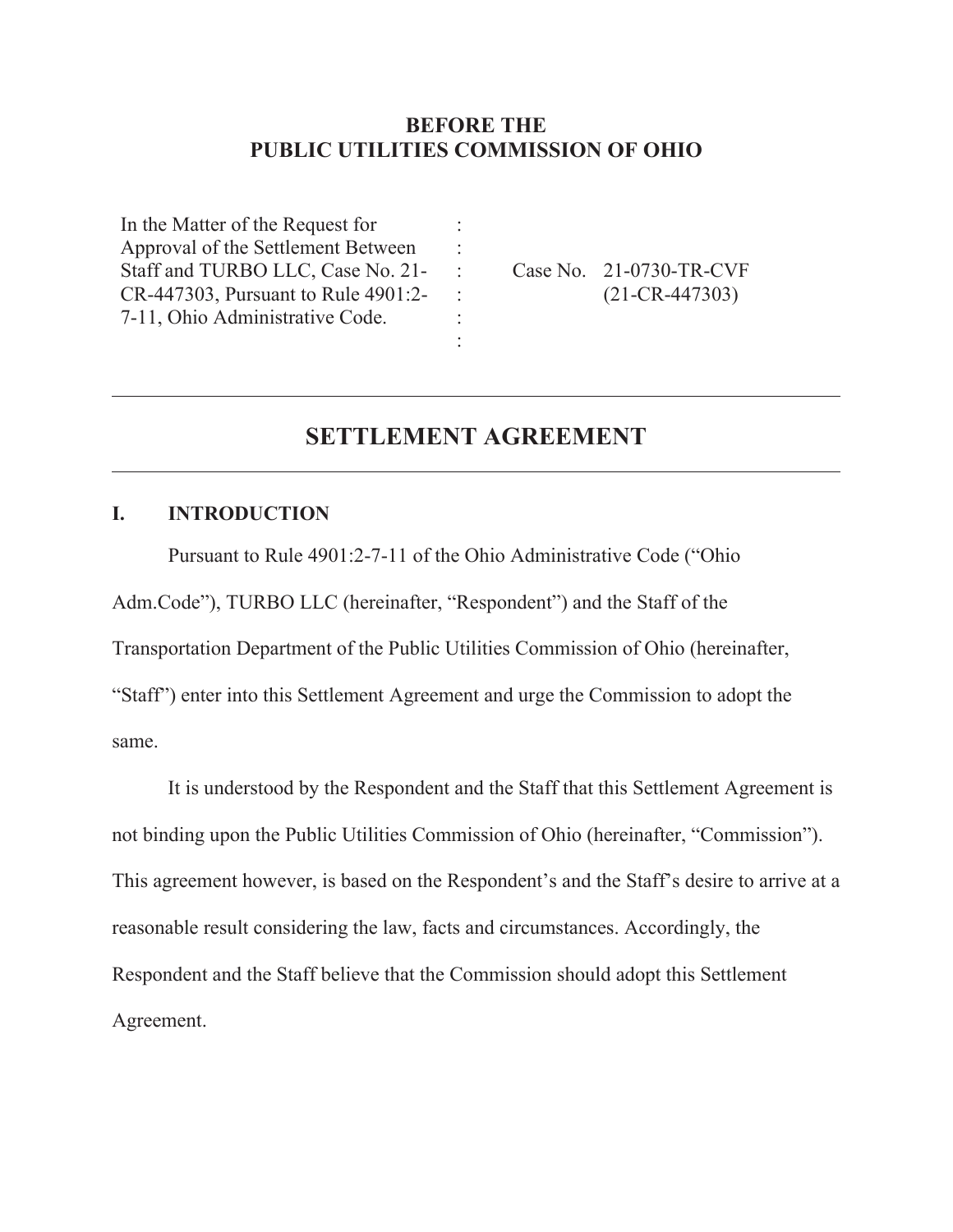This Settlement Agreement is submitted on the condition that the Commission adopts the agreed upon terms. The Parties agree that if the Commission rejects all or any part of this Settlement Agreement or otherwise materially modifies its terms, either Party shall have the right, within thirty (30) business days of the Commission's order, either to file an application for rehearing or to terminate and withdraw from this agreement by filing a notice with the Commission. If an application for rehearing is filed, and if the Commission does not, on rehearing, accept the Settlement Agreement without material modification, either Party may terminate and withdraw from this Settlement Agreement by filing a notice with the Commission within ten (10) business days of the Commission's order or entry on rehearing. In such an event, a hearing shall go forward, and the Parties shall be afforded the opportunity to present evidence through witnesses, to cross-examine all witnesses, to present rebuttal testimony, and to file briefs on all issues.

## **II. PROCEDURAL HISTORY**

- **A.** On April 21, 2021, a compliance review of the Respondent's facility located at 300 Business Way, Unit 232, Cincinnati, Ohio 45241, resulted in the discovery of alleged violations of the Commission's rules. The Staff timely notified the Respondent pursuant to Ohio Adm.Code 4901:2-7-07 that it intended to assess a civil forfeiture against the Respondent for the following violations:
	- (1) Operating a vehicle in violation of local/state laws unsafe driving in violation of 49 C.F.R. §392.2; and

2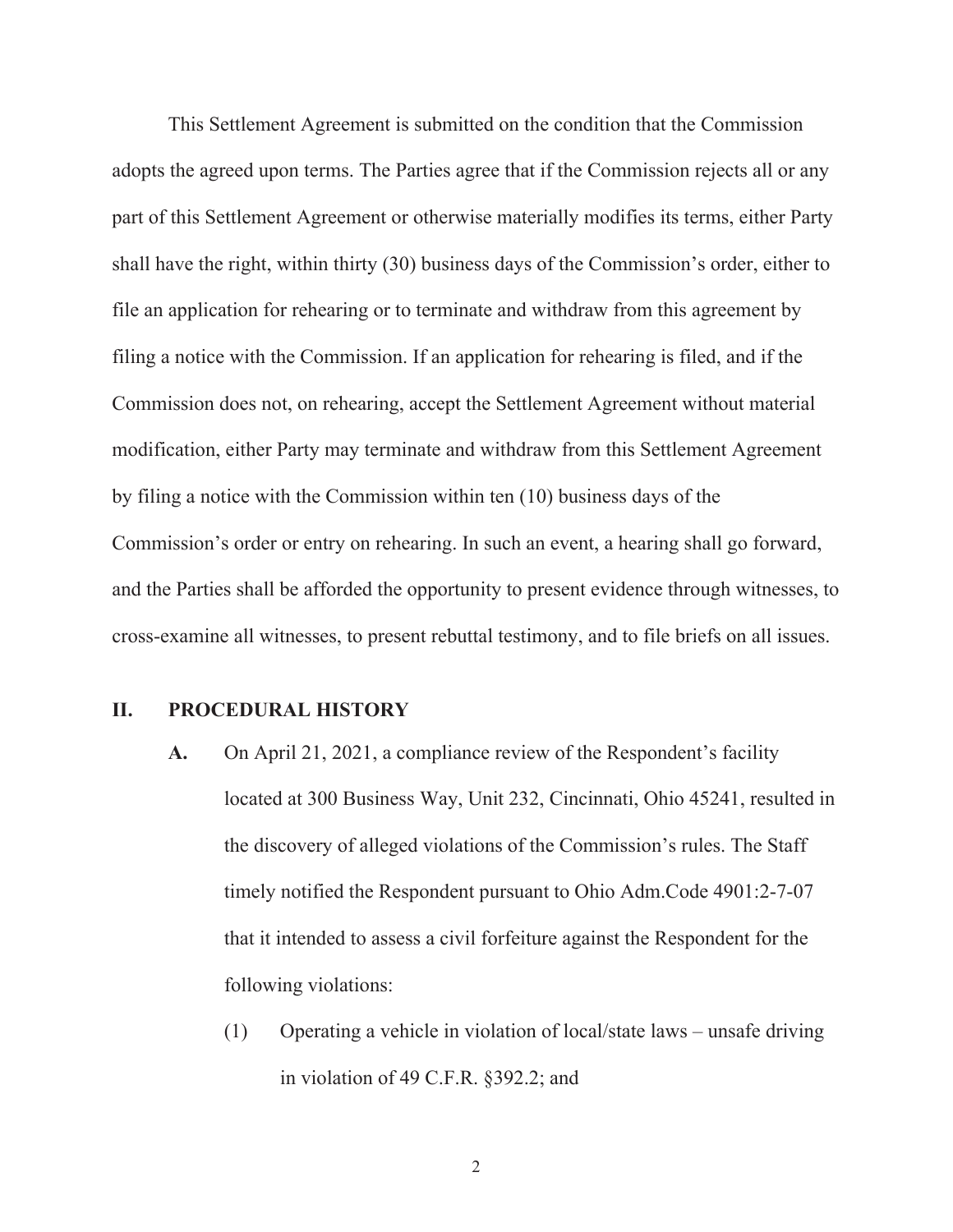- (2) False reports of duty status in violation of 49 C.F.R.  $§395.8(e)(1)$ .
- **B.** On May 1, 2021, the Staff sent a timely Notice of Apparent Violation and Intent to Assess Forfeiture ("Notice") in accordance with Ohio Adm.Code 4901:2-7-12 for 21-CR-447303. The Notice assessed the Respondent \$8,800.00 for the violations.
- **C.** On May 21, 2021, the Respondent made a request for a conference with the Staff pursuant to Ohio Adm.Code 4901:2-7-10.
- **D.** A conference between the Respondent and the Staff was held on June 16, 2021.
- **E.** The parties have negotiated this Settlement Agreement which the parties believe resolves all the issues raised in the notice of preliminary determination.

#### **III. SETTLEMENT AGREEMENT**

The parties hereto agree and recommend that the Commission find as follows:

**A.** The Respondent agrees to violations of 49 C.F.R. §§392.2 and 395.8(e)(1). The Respondent recognizes that these violations may be included in the Respondent's Safety-Net Record and Respondent's history of violations insofar as they may be relevant for purposes of determining future penalty actions.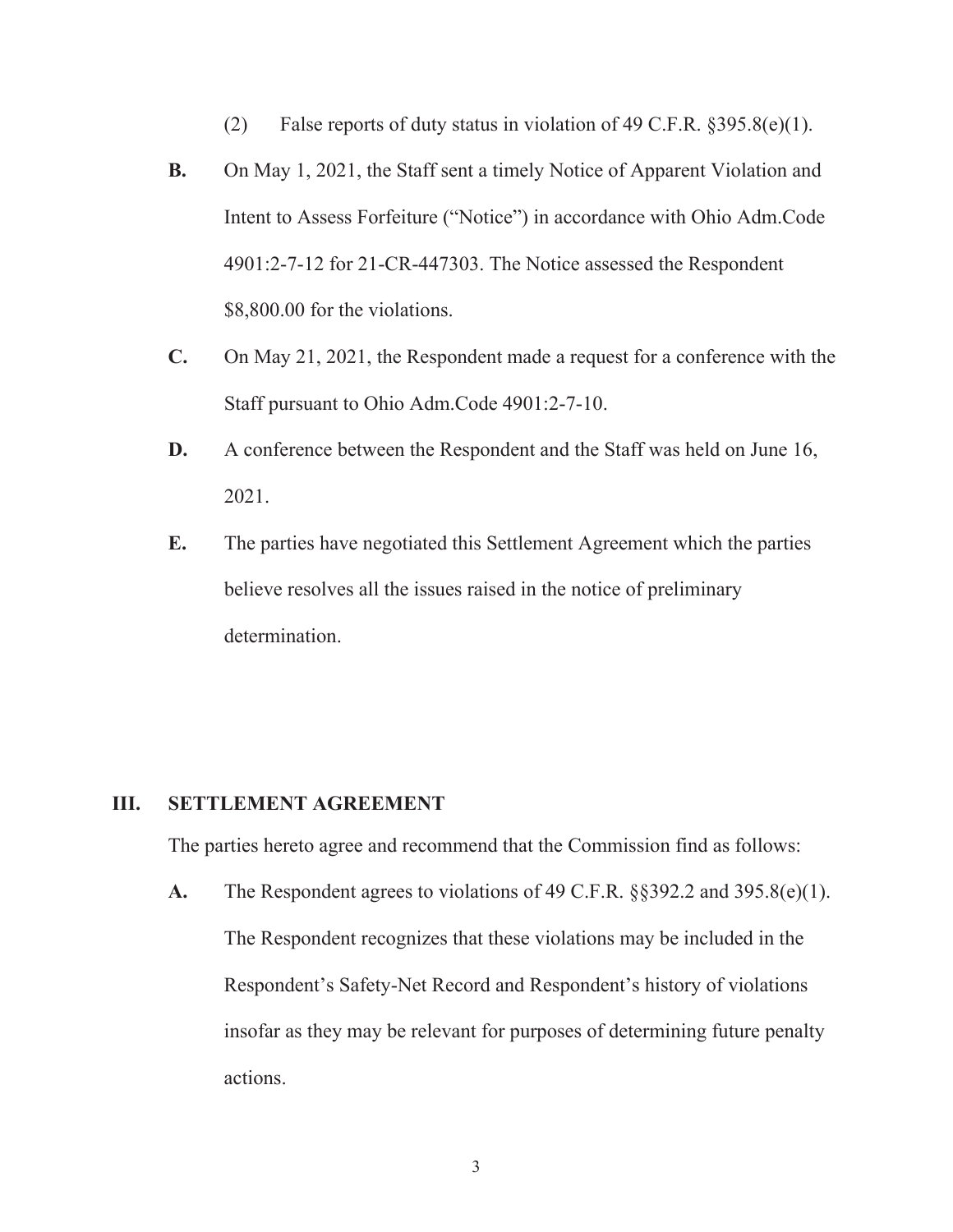- **B.** The Respondent has provided proof sufficient to the Staff that it has a compliance plan in place to correct the violations found in this inspection. The Staff therefore agrees to reduce the forfeiture amount from \$8,800.00 to \$6,160.00. The Respondent agrees to pay a total civil forfeiture of \$6,160.00 for the violations.
- **C.** The Respondent shall pay the \$6,160.00 civil forfeiture in 12 monthly payments commencing 30 days after the Commission's order approving this Settlement Agreement. The payments shall be made by certified check or money order payable to "Treasurer State of Ohio," and they shall be mailed to PUCO, Attn: CF Processing, 180 E. Broad St., 4th Floor, Columbus, OH 43215-3793. The case numbers (21-CR-447303 and 21- 0730-TR-CVF) should appear on the face of each check.
- **D.** This Settlement Agreement shall not become effective until adopted by an Opinion and Order of the Commission. The date of the entry of the Commission order adopting this Settlement Agreement shall be considered the effective date of the Settlement agreement.
- **E.** This Settlement Agreement is made in settlement of all factual or legal issues in this case. It is not intended to have any effect whatsoever in any other case or proceeding, except as described in Paragraph A.

4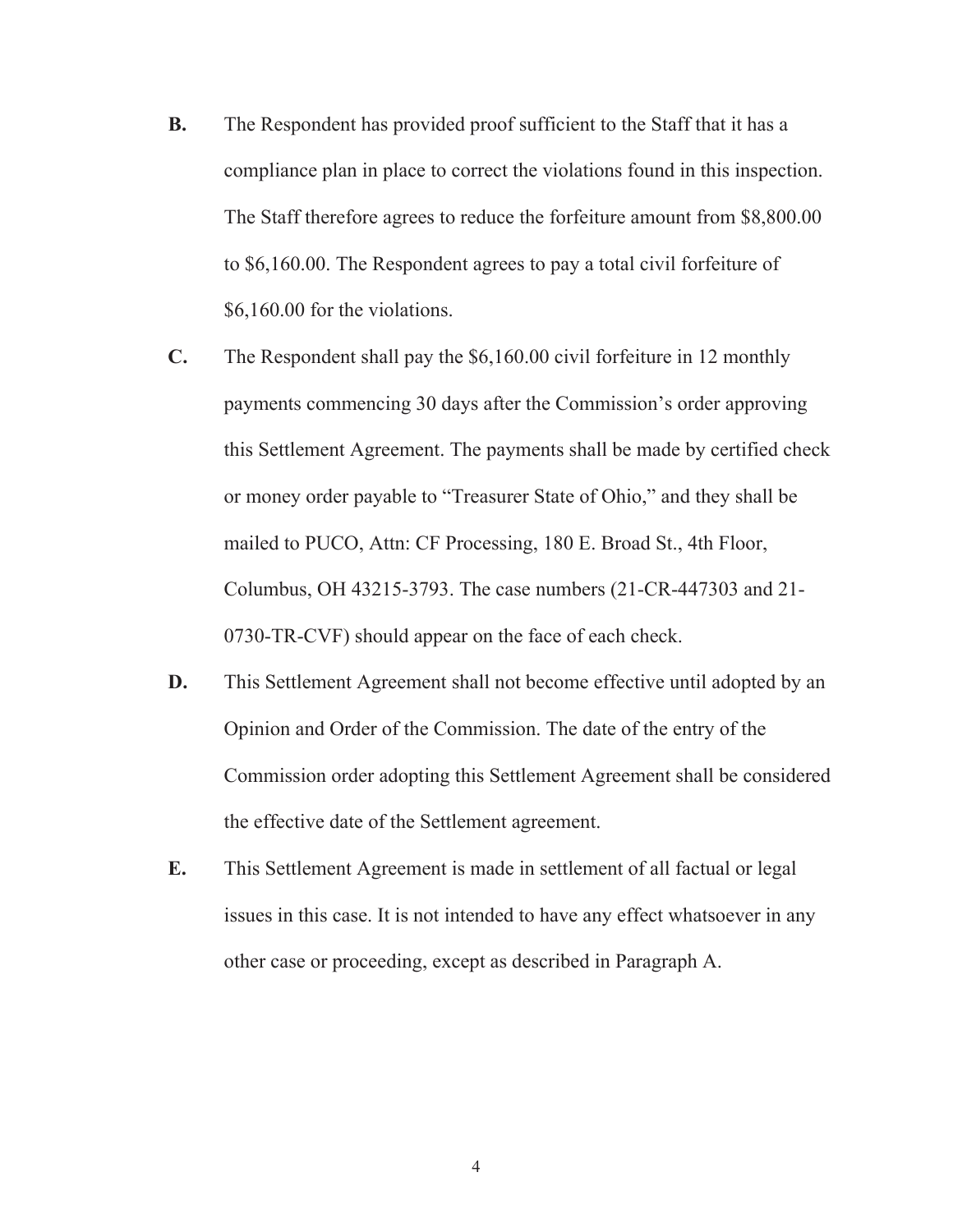#### **IV. CONCLUSION**

The Signatory Parties agree that this Settlement Agreement is in the best interest of all parties, and urge the Commission to adopt the same. The undersigned respectfully request that the Commission issue an entry in accordance with the terms set forth in this Settlement Agreement.

The parties have manifested their consent to the Settlement Agreement by affixing their signatures below.

On behalf of TURBO LLC

On Behalf of the Staff of the Public Utilities Commission of Ohio

 $/s/$ 

**Zafar Irgashov**  TURBO LLC 300 Business Way, Unit 232 Cincinnati, OH 45241

Date:  $6/22/21$ 

/s/ *Steven L. Beeler*

**Steven L. Beeler**  Assistant Attorney General Public Utilities Section 30 East Broad Street, 26th Floor Columbus, Ohio 43215

Date: 06/22/2021